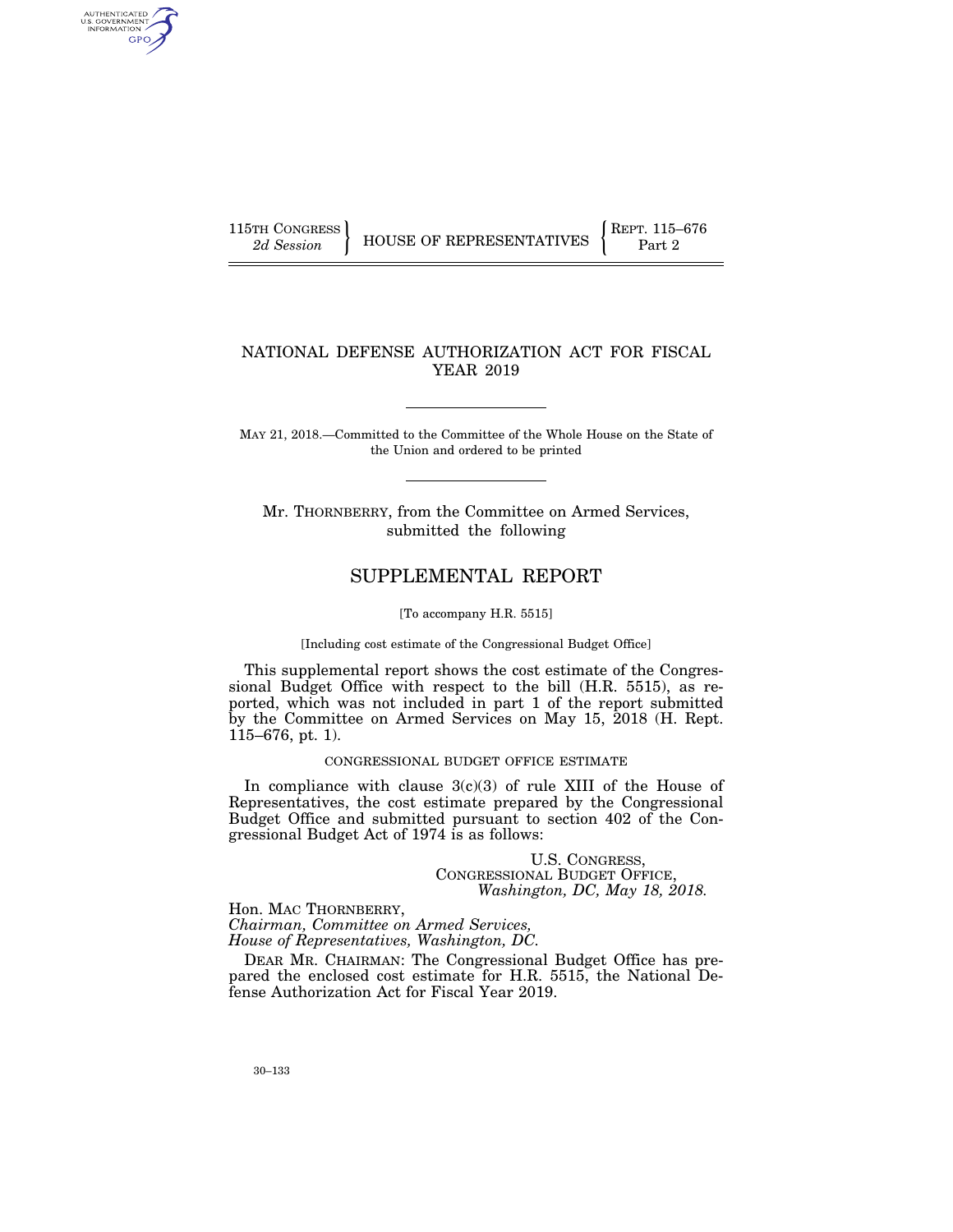If you wish further details on this estimate, we will be pleased to provide them. The CBO staff contact is David Newman.

Sincerely,

MARK P. HADLEY (For Keith Hall, Director).

Enclosure.

### *H.R. 5515—National Defense Authorization Act for Fiscal Year 2019*

Summary: H.R. 5515 would authorize appropriations totaling an estimated \$709 billion for the military functions of the Department of Defense (DoD), for certain activities of the Department of Energy (DOE), and for other purposes. In addition, the bill would prescribe personnel strengths for each active-duty and selected-reserve component of the U.S. Armed Forces. CBO estimates that appropriation of the authorized and necessary amounts would result in outlays of \$685 billion over the 2019–2023 period.

The bill also contains provisions that would affect the costs of defense programs funded through discretionary appropriations in 2020 and future years. Those provisions mainly would affect force structure, compensation and benefits, and various procurement programs. CBO has analyzed the costs of a select number of those provisions and estimates that they would, on a net basis, increase the cost of those programs relative to current law by about \$48 billion over the 2020–2023 period. The net costs of those provisions in 2020 and beyond are not included in the total amount of outlays mentioned above because funding for those activities would be covered by specific authorizations in future years.

Several provisions of H.R. 5515 would have insignificant effects on direct spending and revenues over the 2019–2028 period. Because enacting the bill would affect direct spending and revenues, pay-as-you-go procedures apply.

CBO estimates that enacting H.R. 5515 would not increase net direct spending or on-budget deficits in any of the four consecutive 10-year periods beginning in 2029.

H.R. 5515 contains intergovernmental and private-sector mandates as defined in the Unfunded Mandates Reform Act (UMRA). CBO estimates that the aggregate cost of the mandates would fall below the annual thresholds established in UMRA for intergovernmental and private-sector mandates (\$80 million and \$160 million respectively in 2018, adjusted annually for inflation).

Estimated cost to the Federal Government: The estimated budgetary effects of H.R. 5515 are shown in Table 1. Almost all of the \$709 billion authorized by the bill would be for activities within budget function 050 (national defense).

Some authorizations, however, fall within other budget functions, including \$565 million for the Maritime Administration in function 400 (transportation); \$113 million for a medical facility demonstration fund in function 700 (veterans benefits and services); \$64 million for the Armed Forces Retirement Home in function 600 (income security); and \$5 million for the Naval Petroleum Reserves in function 270 (energy).

Basis of estimate: For this estimate, CBO assumes that H.R. 5515 will be enacted near the start of fiscal year 2019 and that the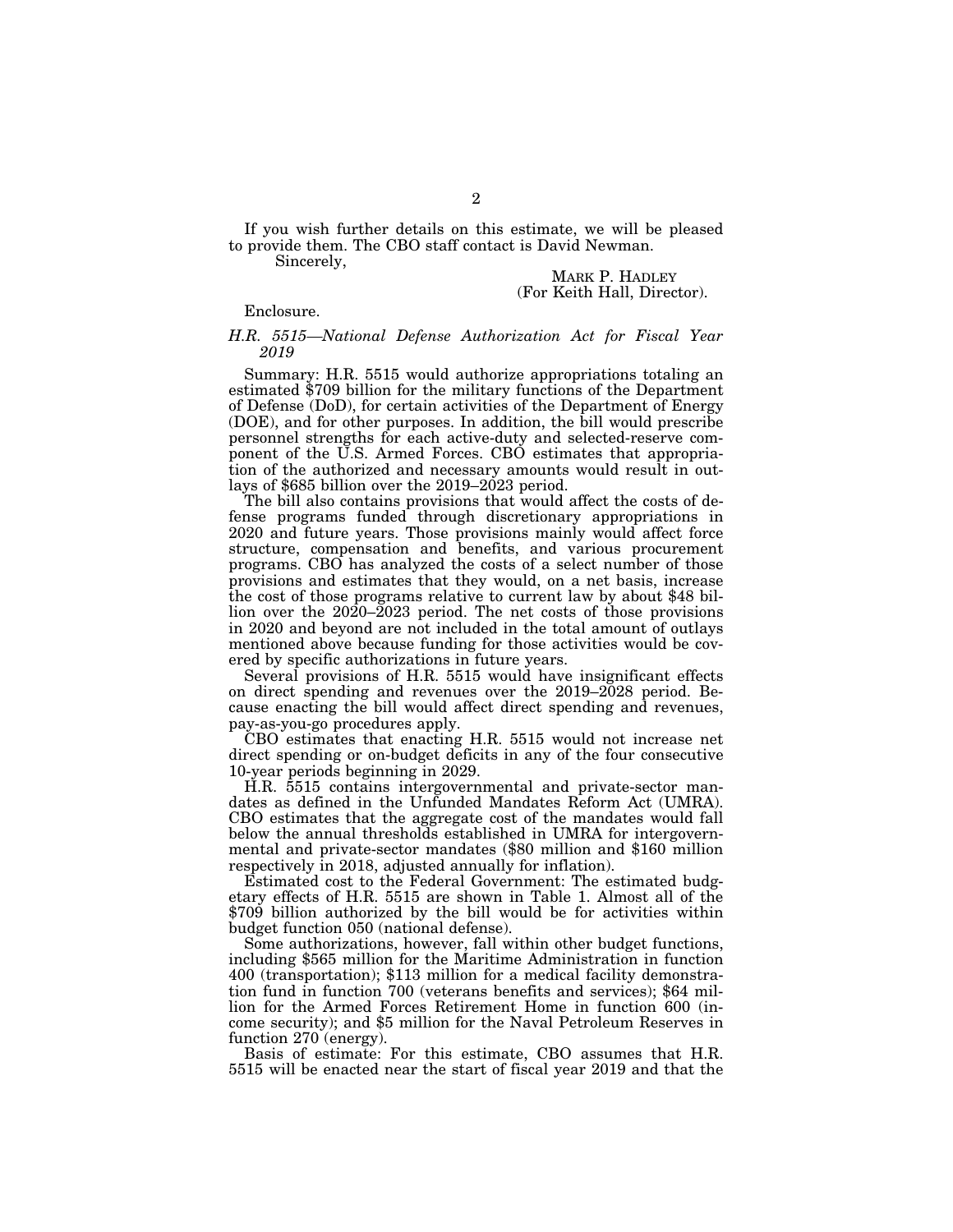authorized and estimated amounts will be appropriated each fiscal year.

# *Spending subject to appropriation*

For 2019, H.R. 5515 would authorize an estimated \$709 billion, nearly all of which would be specifically authorized by the bill (see Table 2). Of that amount, \$639 billion would, if appropriated, count against that year's defense cap set in the Budget Control Act (BCA), as amended. Another \$69 billion specifically authorized for DoD—largely for costs related to overseas contingency operations would not be subject to that cap. For nondefense programs, the bill would specifically authorize \$0.7 billion for several departments and agencies.

The total amount that would be specifically authorized for defense programs is an increase of \$15.6 billion (or 2 percent) compared to amounts appropriated for 2018. Authorizations for three of the four major categories of DoD spending would increase: operation and maintenance by \$7.6 billion (or 3 percent), military personnel by \$6.3 billion (4 percent), and research and development by \$3 billion (3 percent). Authorized funding for procurement would fall by \$1.9 billion (1 percent) compared to the current level of funding, while authorizations for all other categories combined would increase by \$0.6 billion (2 percent).

H.R. 5515 also contains provisions that would affect the cost of various discretionary programs in future years. Most of those provisions would affect end strength (the number of military personnel at the end of a fiscal year), military compensation and benefits, and authorities related to the acquisition of weapons systems. The estimated effects of some of those provisions are shown in Table 3 and discussed below. The following sections discuss how those provisions would affect the need for discretionary appropriations in future years.

**Force Structure.** The bill would affect the force structure of the various military services by setting end-strength levels for 2019 and modifying the minimum end-strength levels authorized in permanent law.

Under title IV, the authorized end strengths in 2019 for activeduty personnel and personnel in the selected reserves would total 1,338,100 and 817,700, respectively. Of the selected reservists, 83,062 would serve on active duty in support of the reserves. In total, active-duty end strength would increase by 15,600 and selected-reserve end strength would increase by 800 when compared with levels authorized under current law for 2019. The specified end-strength levels for each component of the armed forces are detailed below with CBO's estimate of the effects of those changes on DoD's personnel and operation and maintenance costs.

*Active-Duty End Strengths.* Compared with end strengths authorized under current law for 2019, section 401 would authorize increases in active-duty personnel for all four services: 7,500 more for the Navy, 4,000 more for the Army, 4,000 more for the Air Force, and 100 more for the Marine Corps. CBO estimates that the net growth in active-duty personnel of 15,600 service members would cost \$10.6 billion over the 2019–2023 period, assuming appropriations are increased by that amount.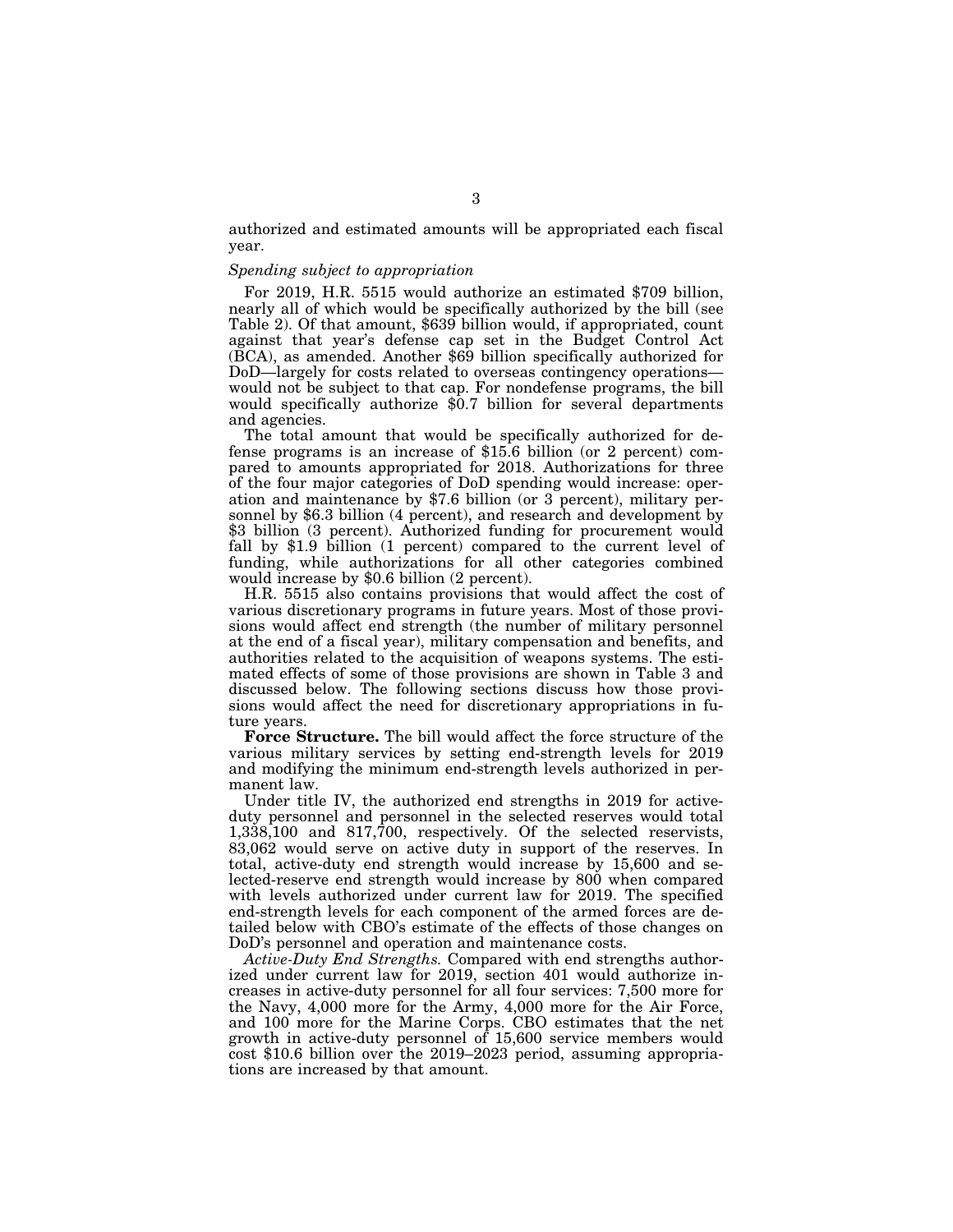*Selected-Reserve End Strengths.* Sections 411 and 412 would authorize the end strengths for reserve components, including those who serve on active duty in support of the reserves. Under this bill, three of the six reserve components would experience increases in end strength: 500 more for the Air Guard, 200 more for the Air Force Reserve, and 100 more for the Navy Reserve. End strength for the Army Guard, Army Reserve, and Marine Corps Reserve would stay the same. As part of those changes, the number of fulltime reservists who serve on active duty in support of the reserves would grow by 4,436 compared with current authorized endstrength levels for 2019. CBO estimates that, on net, implementing those provisions would increase costs for selected reservists by \$3.0 billion over the 2019–2023 period.

*Reserve Technicians End Strengths.* Section 413 sets the endstrength for dual-status military technicians, who are federal civilian personnel required to maintain membership in a selected-reserve component as a condition of their employment. Section 413 would reduce the number of dual status technicians by 166. CBO estimates a decrease in costs for civilian salaries and expenses from 166 fewer dual status positions of \$85 million over the 2019– 2023 period. (Changing the number of dual status technicians would not change the number of part-time reservists established in section 411, discussed above. Thus, the only budget effects would be the reduction in civilian compensation.)

**Compensation and Benefits.** H.R. 5515 contains several provisions that would affect compensation and benefits for uniformed personnel and civilian employees of DoD. The bill would specifically authorize regular appropriations of \$147.5 billion for the costs of military pay and allowances in 2019. For related costs resulting from overseas contingency operations (primarily in Afghanistan), the bill would authorize the appropriation of an additional \$4.7 billion for 2019.

*Expiring Bonuses and Allowances.* Section 611 would extend for another year DoD's authority to enter agreements to pay certain bonuses and allowances to military personnel. The authority to enter into such agreements is currently scheduled to expire on December 31, 2018. Some bonuses are paid in lump sum, while others are paid in annual or monthly installments over a period of obligated service. Based on DoD's budget submission for fiscal year 2019, CBO estimates that extending that authority for one year would cost \$8.0 billion over the 2019–2023 period.

*Temporary Duty Per Diem Allowance.* Section 605 would prohibit DoD from reducing per diem rates based on the duration of temporary duty assignments for service members and DoD civilian employees. The per diem allowance compensates travelers for the daily cost of lodging, meals and incidental expenses. This section would repeal the per diem policy that the Secretary of Defense implemented on November 1, 2014. Under that policy, the per diem allowance for travel lasting between 31 and 180 days is reduced to 75 percent of the full locality rate; for trips lasting more than 180 days, the allowance is reduced to 55 percent of the full rate. The section also would reverse similar per diem policies established by the Services, which are specific to travel for contingency operations. According to DoD, those two policies have reduced annual payments for per diem compensation by about \$60 million and \$20 mil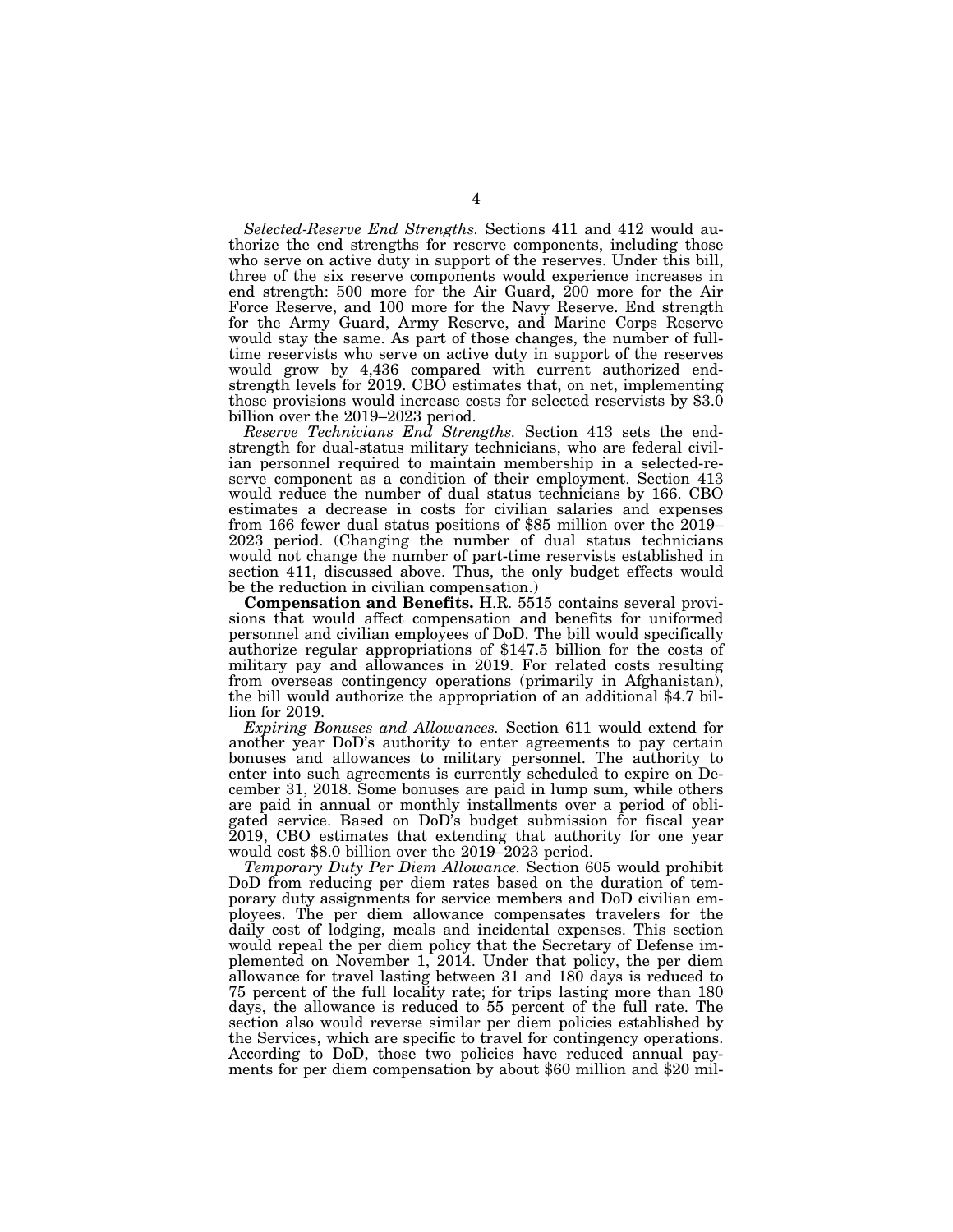lion, respectively. On the basis of that information, CBO estimates that implementing section 605 would cost \$400 million over the 2019–2023 period.

*TRICARE Advantage Demonstration.* Section 701 would require DoD and the Department of Health and Human Services to carry out a demonstration program under which beneficiaries eligible for TRICARE-for-Life (TFL) would be enrolled in Medicare Advantage (MA) plans.1 MA plans typically use managed care and preferred provider organizations to reduce medical spending. The MA organizations chosen to participate in the program would be paid a capitation rate—a fixed pre-negotiated fee per enrollee. Beneficiaries who live in selected regions would automatically be enrolled in the program although they would be given the opportunity to opt out. The demonstration program would last for at least two years and could continue indefinitely.

The costs to DoD of administering the demonstration program would be paid from funds appropriated to the Defense Health Program. Based on the cost of previous demonstration programs, including the TRICARE Senior Prime demonstration, CBO estimates the cost to DoD of administering this program would be about \$10 million each year.2 That includes the cost of contractor support, analytical studies, and outreach to affected beneficiaries. Costs would be less in the first year because of the time needed for rule-making and contract negotiations among the various parties. Based on the timeline of the previous TRICARE Senior Prime demonstration, CBO would expect the demonstration sites to be up and running by the start of 2021. CBO estimates that administrative costs would be lower beginning in 2023 because there is a significant possibility DoD would not continue the demonstration past the initial two-year period required by section 701. In total, CBO estimates this demonstration program would incur administrative costs of about \$40 million over the 2019–2023 period.

This demonstration program also would affect direct spending from the DoD Medicare-Eligible Retiree Health Care Fund and the Medicare Trust Funds, which provide the funding for the health expenses of TFL beneficiaries. The potential costs or savings of the demonstration are difficult to estimate, because many details of the program would be determined as part of the agreements between DoD and the Department of Health and Human Services and the MA bidding process. On one hand, TFL beneficiaries currently have little or no out-of-pocket costs after they pay their Medicare Part B premiums, and there is some evidence that they use more health services than other Medicare populations.3 Thus, an introduction of managed care or other means to encourage more efficient use of

<sup>1</sup>TRICARE-for-Life is a benefit available to all military retirees and their dependents who are eligible for Medicare. Under TRICARE-for-Life, Medicare is the first payer for most health costs incurred by the beneficiary, and TRICARE acts as wrap-around coverage, paying almost all of the remaining costs. The only condition for receiving this benefit is that eligible beneficiaries

must enroll in Medicare Part B.<br><sup>2</sup> TRICARE Senior Prime was a demonstration program created by the Balanced Budget Act<br>of 1997 (Public Law 105–33) that allowed Medicare-eligible military retirees and their depend-<br>ents to tered by DoD and centered around military treatment facilities. The demonstration was active<br>from approximately 1998 until 2001, when it was replaced by the TRICARE-for-Life benefit.<br><sup>3</sup> For instance, see Department of Def

*<sup>2018</sup> Report to Congress* (April 2018), p. 183, https://health.mil/Military-Health-Topics/Access-Cost-Quality-and-Safety/Health-Care-Program-Evaluation/Annual-Evaluation-of-the-TRICARE-Program.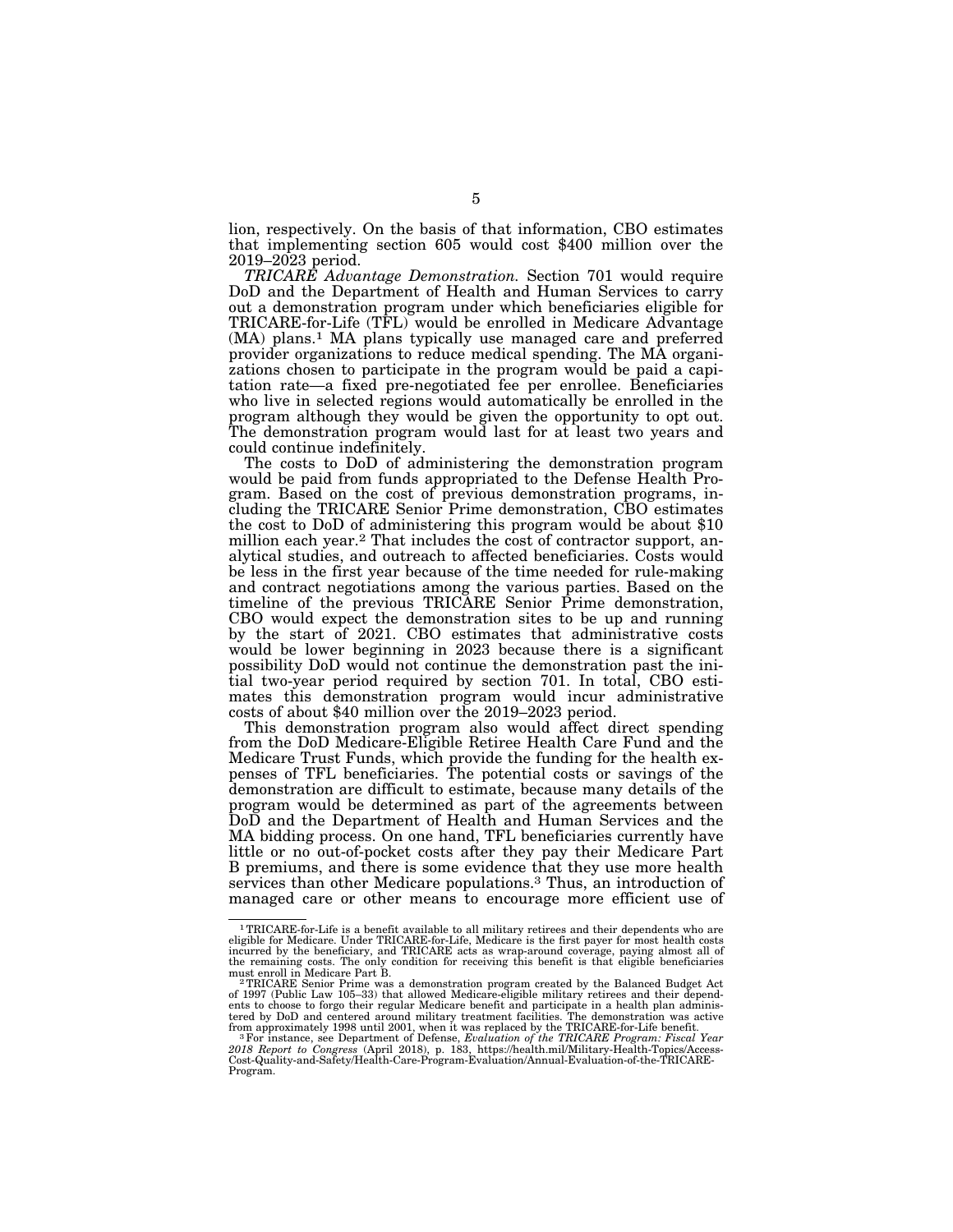health services could result in savings. On the other hand, calculating an appropriate per capita premium for TFL beneficiaries would be difficult and could lead to the government paying more to the MA organizations than the current cost of benefits under Medicare and TFL. Also, because TFL beneficiaries have little or no out-of-pocket costs, they would probably have to be offered incentives to remain in the demonstration plan which would likely offer more limited provider networks than TFL. After examining several possible scenarios and recent reports that compare the cost of MA and the Medicare fee-for-service benefit, CBO estimates that there is an equal probability that this demonstration program would increase or decrease mandatory spending relative to what the government currently pays for beneficiaries who use TFL.4 The effects of this program on mandatory spending could be significant; however, because we don't know the direction, CBO's estimate of the net effect on spending would on balance be zero, the middle of the range of possible outcomes.

Section 701 could also change the amount of the discretionary accrual payments made to the Medicare-Eligible Retiree Health Care Fund (MERHCF), which is the mandatory account that pays for the TFL benefit. While spending from the MERHCF is mandatory, the fund is credited with annual accrual payments that are part of DoD's budget and count against the caps on discretionary budget authority set by the BCA. Those accrual payments, made at the beginning of each fiscal year, represent DoD's future costs of providing health care for members currently serving in the military once they retire and are eligible for Medicare. Total federal spending for military retirees who are eligible for Medicare is currently split between the MERHCF and the Medicare Trust Funds. However, under section 701, it is not clear which source of funds would be used to pay the premiums to the MA plans selected for the demonstration. If the demonstration continues past the initial two-year requirement, the DoD Board of Actuaries could decide to change the calculation of the accrual payments to reflect any revised source of funding for the affected population. Any such revisions could change the accrual contributions by hundreds of millions of dollars per year.

**Other Provisions.** Several other provisions also would affect spending subject to appropriation, primarily by making changes to DoD procurement programs.

*Multiyear Procurement Contracts.* The bill would authorize DoD to enter into multiyear procurement contracts (MYP) for six weapons systems. Multiyear procurement is a special contracting method authorized in current law that permits the government to enter into contracts covering acquisitions for more than one year but not more than five years, even though the total funds required for all years are not appropriated at the time the contracts are awarded. Contracts that would cost more than \$500 million must be specifically authorized in law.

• Section 124 would authorize the Navy to enter into one or more multiyear contracts to build up to five amphibious vessels.

<sup>4</sup>For instance, see Scott Harrison, Carlos Zarabozo, and Andrew Johnson, ''Medicare Advantage program: Status report" (presentation to the Medicare Payment Advisory Commission,<br>Washington, D.C., December 8, 2017), http://www.medpac,gov/docs/default-source/default-<br>sourece/default-document-library/madec\_dec-201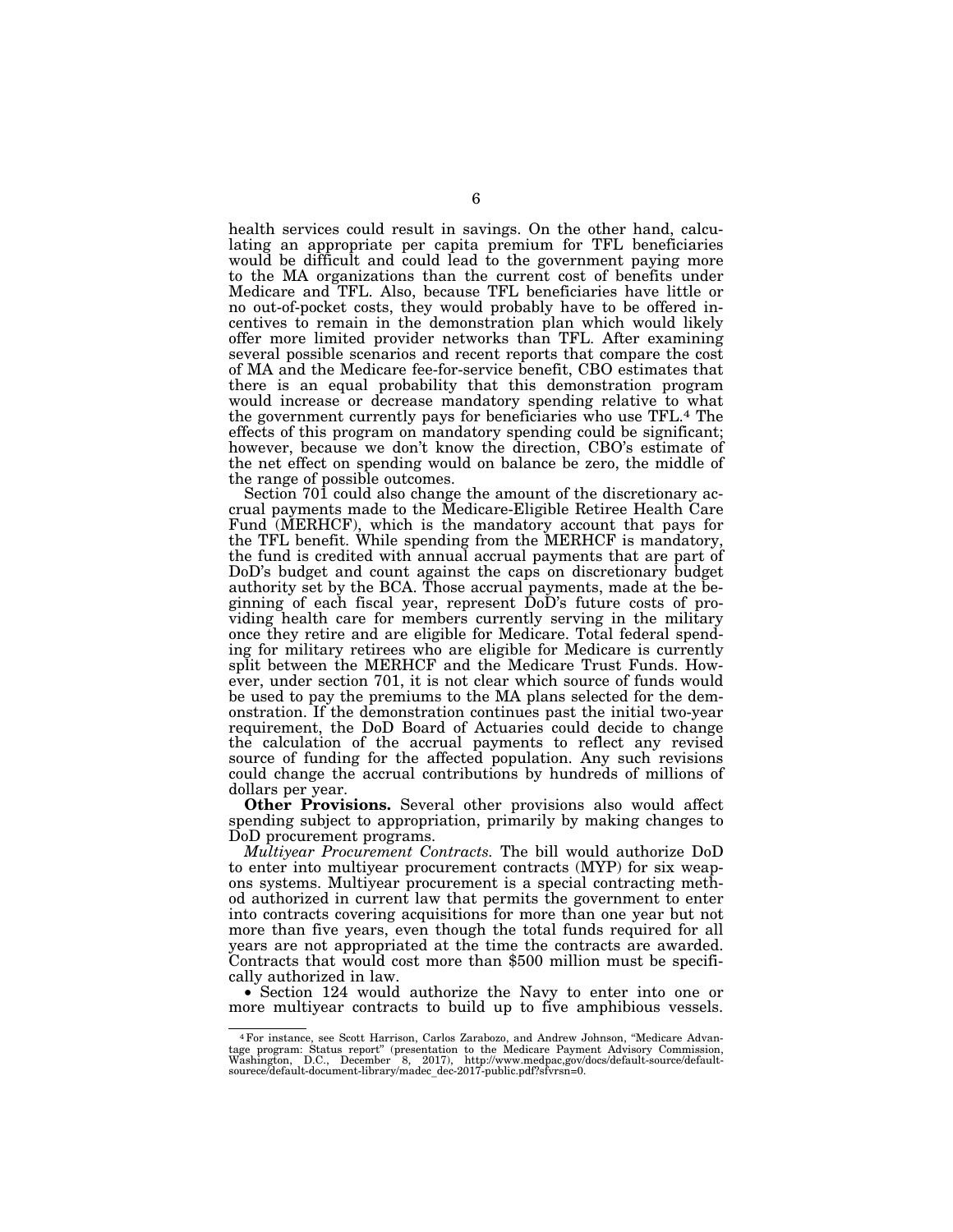The Navy had planned to start building the lead ship of the next generation LPD–17 amphibious ships in 2020. However, the Congress provided \$1.8 billion in the Consolidated Appropriations Act for Fiscal Year 2018 (Public Law 115–141) to start building that lead ship in 2018 (designated LPD–30). This bill would authorize the appropriation of \$150 million in 2019 for the purpose of building up to five ships over the next five years. Based on information provided by the Navy, CBO expects that, under this provision, the Navy would build the LPD–31 in 2020 and the LPD–32 and LPD– 33 in 2022 and 2023, respectively. Those three ships would cost a total of \$6 billion over the 2019–2023 period, averaging about \$2 billion for each ship. Because the Navy did not request the MYP contract authority for 2019, it has not estimated savings that could arise from using that authority to purchase the amphibious ships.

• Section 145 would authorize the Air Force to enter a multiyear contract beginning in fiscal year 2019 to purchase several variants of the C–130J aircraft for the Air Force and the Marine Corps. The C–130J is a medium-sized transport aircraft that performs a broad variety of airlift and support missions. CBO estimates that under such a contract, the Air Force would buy 29 aircraft for its squadrons and 23 aircraft for the Marines over the 2019–2023 period at a cost of \$4.5 billion. The services estimate that a single multiyear contract would cost \$580 million less than five annual contracts.

• Section 127 would authorize the Navy to enter a multiyear contract to purchase F/A–18E/F aircraft beginning in fiscal year 2019. The F/A–18E/F can combat enemy aircraft and strike targets on the ground. On the basis of information from the Navy, CBO estimates that under such a contract the service would buy 72 of those aircraft over the 2019–2021 period at a cost of \$3.7 billion. The service estimates that a single multiyear contract would cost about \$380 million less than five annual contracts.

• Section 126 would authorize the Navy to enter a multiyear contract beginning in fiscal year 2019 to purchase E–2D aircraft. The E2–D provides surveillance radar coverage for naval vessels and aircraft and can operate from aircraft carriers. On the basis of information from the Navy, CBO estimates that under such a contract the service would buy 24 of those aircraft over the 2019–2023 period at a cost of \$3.5 billion. The service estimates that a single multiyear contract would cost about \$336 million less than five annual contracts.

• Section 125 would authorize the Navy to enter into one or more multiyear contracts for the procurement of Standard Missile-6 interceptors starting in fiscal year 2019 at a rate of not more than 125 missiles a year. The bill would authorize \$490 million in 2019 to purchase 125 missiles and \$126 million for buying longlead items associated with missiles purchased in later years. On the basis of information from the Navy, CBO estimates that the Navy would use the multiyear contract authority to purchase a total of 625 missiles over the 2019–2023 period. CBO estimates that those 625 missiles would require appropriations of about \$2.4 billion over the 2019–2023 period, or about \$4 million for each missile. The Navy estimates that purchasing those interceptors under multiple annual contracts would cost about \$300 million more than a multiyear procurement contract, an increase of about 12 percent.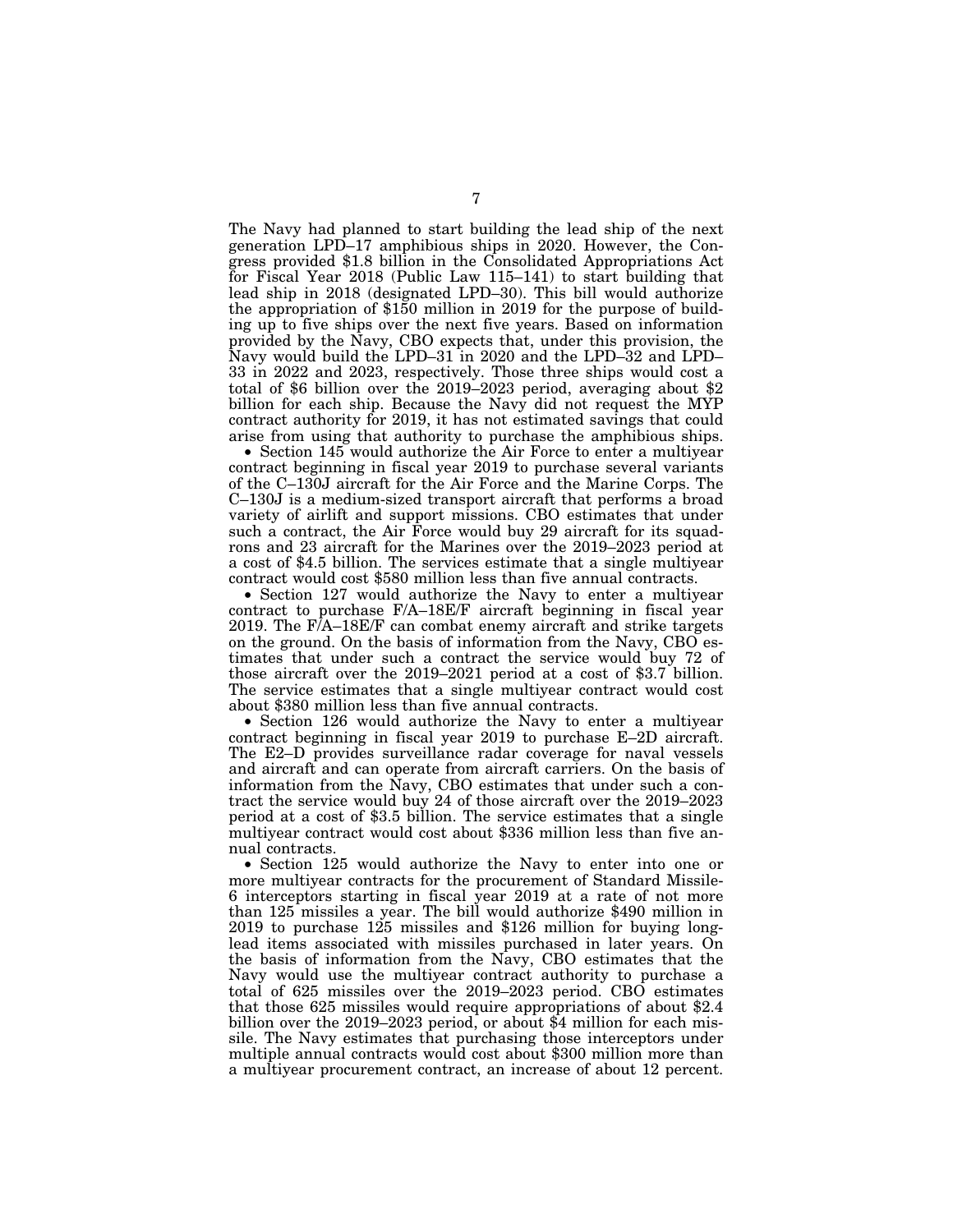• Section 1667 would authorize the Missile Defense Agency (MDA) to enter into one or more multiyear contracts for the procurement of Standard Missile-3 missiles starting in fiscal year 2019. In addition, the bill would authorize \$115 million in 2019 to purchase long-lead items associated with the missiles. On the basis of information from DoD, CBO estimates that the MDA would use the multiyear contract authority to purchase 204 additional missiles. CBO estimates that those 204 missiles would require appropriations of about \$2 billion over the 2019–2023 period, or about \$10 million for each missile. MDA estimates that purchasing those interceptors under multiple annual contracts would cost about \$200 million more than a multiyear procurement contract, an increase of about 10 percent.

*Virginia-class Submarines.* The Navy plans to buy two Virginiaclass submarines each year over the 2019–2023 period, for a total of 10 submarines, using the multiyear procurement authority provided in the National Defense Authorization Act for Fiscal Year 2018 (Public Law 115–91). That act authorized the purchase of up to 13 submarines over that period. Under a MYP contract, the Navy is permitted to accelerate the purchase of key components of the ships to be bought under the contract. Buying key components in this manner under the MYP contract is called an economic order quantity (EOQ) purchase. The Navy plans to initiate an EOQ contract in 2019 to buy key components for 10 submarines.

Section 130 would require the Navy to use that 2019 EOQ contract to purchase equipment for no fewer than 12 Virginia-class submarines, and would authorize \$1 billion in 2019 to buy equipment for the two additional submarines. In addition to the equipment for those submarines, CBO expects that the Navy would complete the purchase of those two additional submarines in 2022 and 2023. Buying the additional two submarines and the key components would increase the total cost for buying Virginia-class submarines by \$6.8 billion over the 2019–2023 period.

*Incrementally Fund the CVN–81 Aircraft Carrier.* Section 122 would allow the Navy to enter into a contract beginning in fiscal year 2019 to build the CVN–81 Ford-class aircraft carrier, the fourth ship in a new class of carriers that will replace the existing 10 Nimitz-class carriers. The bill would allow the Navy to use incremental funding for construction of the CVN–81. Currently, the Navy plans to buy the CVN–81 in 2023 and request advance procurement funding in 2021 and 2022 to buy materials such as the nuclear reactors and other critical items. CBO expects that the Navy would build the CVN–81 starting in 2023 using the advance procurement and incremental funding authority provided in this bill, and that funding for the ship would total about \$4.5 billion over the 2021–2023 period. The Navy estimates that the CVN–81 would, in total, cost about \$15 billion. The remaining cost of \$10.5 billion would occur after 2023.

*Payments to Military Privatized Housing Initiative Lessors.* Beginning one month after the date of enactment, section 604 would require DoD to make monthly payments to lessors of housing constructed under the Military Housing Privatization Initiative (MHPI). Under MHPI, the department leases land and conveys housing units to housing developers who renovate, construct and operate the property for lease by military families. The developers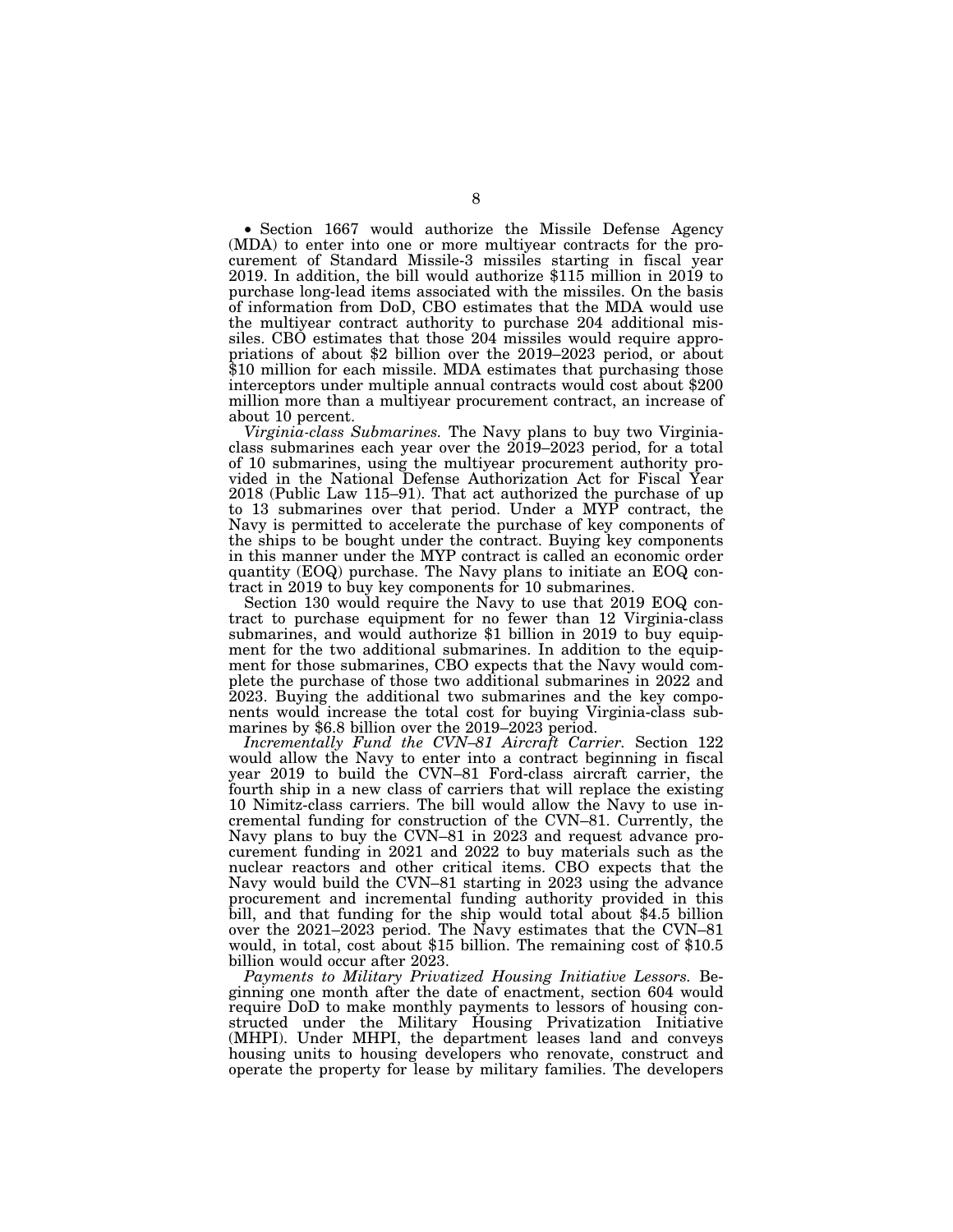collect monthly rental payments from service members, which the military departments limit to no more than the amount of the occupants' housing allowance. The National Defense Authorization Act for Fiscal Year 2016 (Public Law 114–92) authorized DoD to reduce housing allowances by up to 5 percent.

Payments from DoD to MHPI lessors would equal 5 percent of the average cost of specific types of housing in the areas around MHPI projects, and would vary based on the rank and dependencystatus of the service members who would live in those MHPI units. The payments would make up for the loss of rental income resulting from the recent reduction in housing allowances. On the basis of information from DoD, CBO estimates that making those payments to MHPI lessors would cost \$2 billion over the 2019–2023 period.

*Overhaul and Repair of Naval Vessels in Foreign Shipyards.* Section 322 would require all vessels that are part of the U.S. naval fleet to be treated as though they are assigned to home ports in the United States or Guam for purposes of maintenance and repair. Vessels with a home port in the United States may not be overhauled, repaired, or maintained in shipyards outside the United States or Guam, other than in the case of voyage repairs. Military Sealift Command (MSC) vessels often have overseas home ports. Thus, they are usually exempt from the restrictions on maintenance and repair work in foreign shipyards. In addition, the Navy has a few ships stationed in Bahrain, the Western Pacific, Japan, Italy, and Spain that are also exempt from those restrictions.

The Navy reports that about 30 ships would be affected by this provision, and that each year about 13 of those ships would be required to transit to the west coast of the United States for shipyard repairs that are currently performed in Singapore. (Guam, while closer than the west coast, does not have the dry dock capacity for those repairs.) On the basis of detailed information from the Navy regarding costs of overhauls, and the time and fuel required for those ships to transit to domestic shipyards, CBO estimates that round trip fuel costs would be about \$40 million a year and that higher repair costs in the United States would cost an additional \$40 million a year. On that basis, CBO estimates that implementing section 322 would cost \$400 million over the 2019–2023 period.

In addition, enacting this provision would reduce the operational status of the MSC ships. The Navy has indicated that the increased transit time for each ship would amount to 26 days each way and that there are not sufficient ships in their inventory to make up for the lost operational days. While buying and operating several additional ships could close that gap, the bill does not specifically authorize such purchases; thus, CBO ascribes no additional cost for lost operational time.

*Indo-Pacific Maritime Security Initiative.* Under the Southeast Asia Maritime Security Initiative, which is scheduled to expire September 30, 2020, DoD provides assistance to certain regional partners and allied countries in Southeast Asia with the goal of enhancing their ability to respond to shared transnational threats. Assistance authorized under the program includes the provision of equipment, supplies and defense services, training, and small-scale construction. The Congress appropriated \$65 million in 2018 and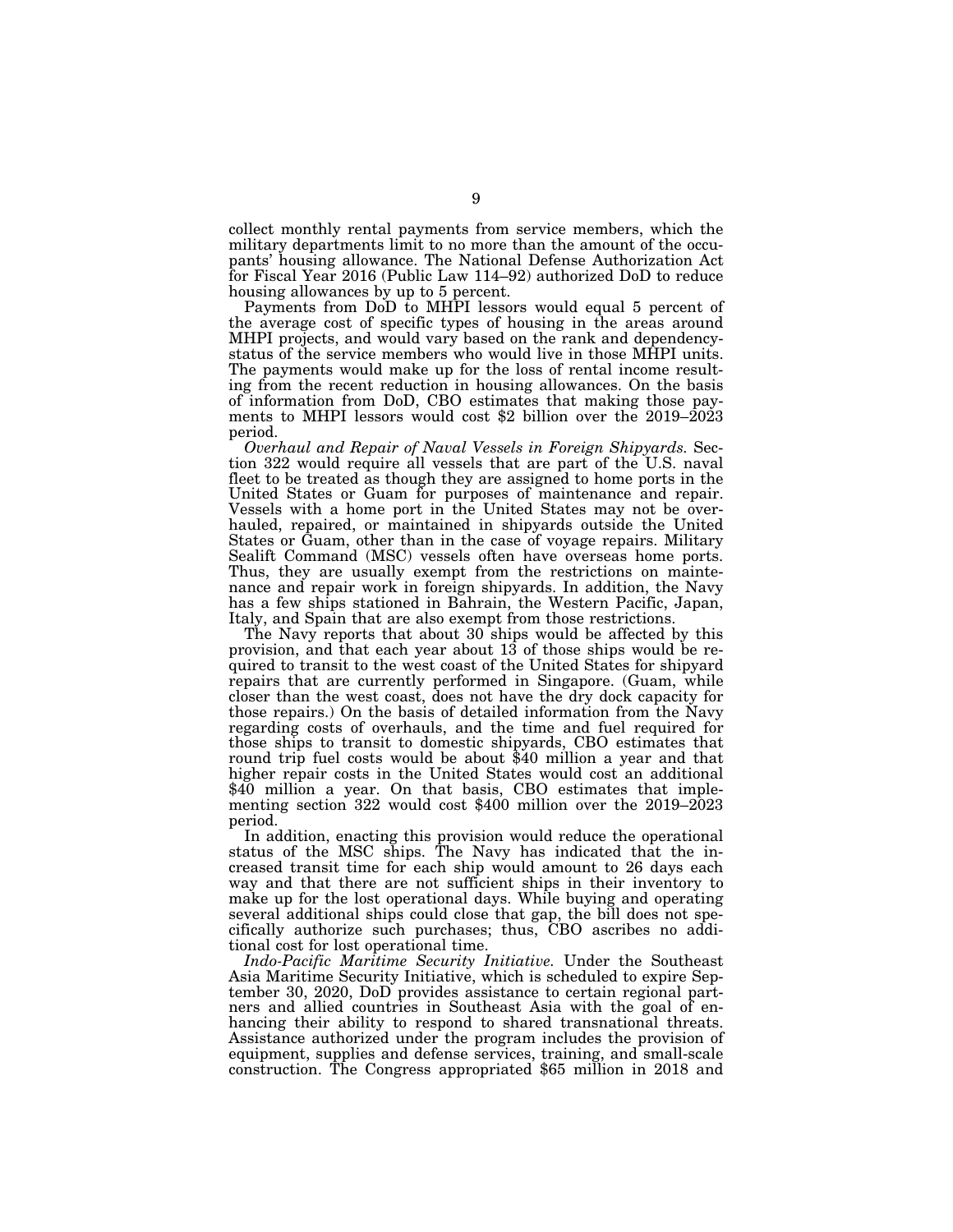DoD has requested almost \$100 million for that purpose in 2019. Section 1254 would extend that program through September 30, 2023, and rename it as the Indo-Pacific Maritime Security Initiative. The section also would specifically add India to the list of countries eligible to receive assistance from DoD to cover certain training expenses for increasing awareness of activities and potential threats in the region, and it would allow DoD to add other countries to that list. On the basis of information from DoD, CBO estimates that extending and expanding this authority would cost about \$300 million over the 2021–2023 period.

*United States Space Command.* Section 1601 would establish the United States Space Command as a unified subordinate command under the U.S. Strategic Command (USSTRATCOM). In 2017, DoD created the Joint Force Space Component (JFSC) located at Vandenberg Air Force Base in California to carry out joint space warfighting operations. The component is scheduled to move to Schriever Air Force Base in Colorado this year, where it will be colocated with the 50th Space Wing and a research center dedicated to space activities.

DoD reports that JFSC, with a staff of about 150 people, has been operating as a unified subordinate command under the combatant command of USSTRATCOM and, as such, is already part of USSTRATCOM's command structure. On the basis of that information from DoD, CBO expects that, under section 1601, JFSC would be renamed as the U.S. Space Command, but would otherwise operate as under current law. Thus, CBO estimates that implementing this provision would have no significant budgetary effect.

*Eliminating Certain DoD Organizations.* Section 913 would require DoD to eliminate the following subordinate organizations by January 1, 2021:

• Defense Information Systems Agency, • Defense Technology Security Administration, • Defense Human Resources Activity, • Defense Technical Information Center,

- Office of Economic Adjustment,
- Test Resource Management Center, and
- Washington Headquarters Service.

Essential functions and assets of those organizations would be transferred to other components of the department. CBO expects that military personnel assigned to those agencies would be transferred to other positions in DoD.

The affected organizations employ about 7,000 civilian personnel and roughly an equivalent number of contract workers. Spending subject to appropriation could decline if eliminating those organizations reduces the number of civilian employees and contractors at DoD. Those potential savings would be offset in the near term if the department incurs costs for physically relocating agency assets and personnel and for providing separation pay to some employees whose positions would be eliminated. However, CBO has no basis for estimating how many positions could be eliminated and how many would be transferred to other defense agencies and offices.

### *Direct spending and revenues*

Several provisions in H.R. 5515 would have insignificant effects on direct spending or revenues, generally because very few people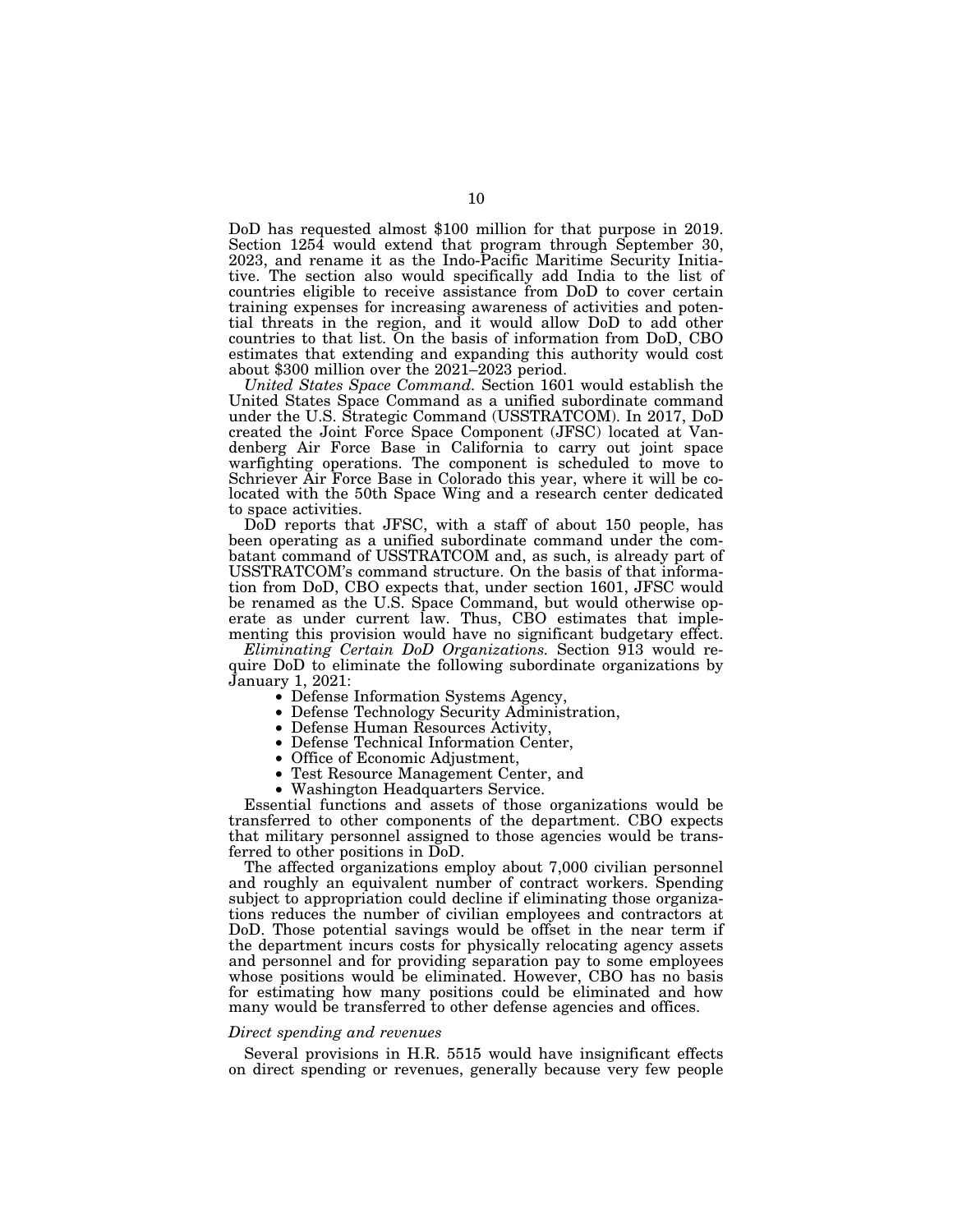would be affected or because the proposal would allow the spending of new receipts so that the net effect would be small.

• Section 146 would eliminate a 30-day waiting period on the obligation of funds for the ECH–130 Compass Call program which would slightly accelerate outlays of amounts appropriated for 2018.

• Sections 523, 1076, 1213, 1221, and 1222 would extend or add to DoD's authority to accept and spend contributions from nonfederal entities for various purposes. Because the department might not spend all the contributions it receives, those sections could reduce direct spending.

• Sections 532 and 534 would establish domestic violence as a specified offense under the military justice system and modify the Military Rules of Evidence, respectively. Additional penalties collected as a result of those provisions would be classified as revenues.

• Section 551 would permanently authorize an expiring pilot program that allows service members to take a one-time career intermission (or sabbatical) from active service. During a sabbatical, a service member serves in the inactive reserve, and does not count against the authorized end strength for active-duty personnel. Unlike most members of the inactive reserve, a member on a sabbatical retains eligibility for disability retirement. Consequently, section 531 could result in a small number of additional service members receiving disability retirement if they suffer a qualifying disability during a sabbatical.

• Section 621 would allow certain spouses to retain eligibility to shop at commissary stores, thus increasing the patron base for those stores and likely the number of credit and debit card transactions processed. Those processing costs are borne by the Department of the Treasury on behalf of commissary stores and are paid from a permanent, indefinite appropriation.

• Section 701 would require DoD and the Department of Health and Human Services to carry out a demonstration program under which beneficiaries eligible for TRICARE-for-Life would be enrolled in Medicare Advantage plans. CBO estimates that there is an equal probability that this demonstration program would either increase or decrease mandatory spending. Therefore, CBO estimates the net effect would be zero, which is the middle of the range of possible outcomes. (For additional information, see the discussion of the TRICARE Advantage Demonstration in the Spending Subject to Appropriation section of this estimate.)

• Section 874 would modify provisions of law that control the possession and transfer of certain firearms, and thus could increase or decrease the amount of criminal fines the federal government might collect under those laws. Criminal fines are recorded as revenues, deposited in the Crime Victims Fund, and later spent.

• Section 1043 would delay by nine months (from January 2020 to October 2020) the time when H–2B nonimmigrant (or temporary) workers hired in Guam or the Northern Marianas begin to count against the nationwide cap on H–2B workers. Under section 1043, beginning in October 2020, H–2B workers who previously worked in those territories also would not count against the nationwide cap the first time they returned to those territories in H–2B. Thus, the provision would result in more aliens receiving H–2B status and working in one of the 50 states or Washington, D.C.,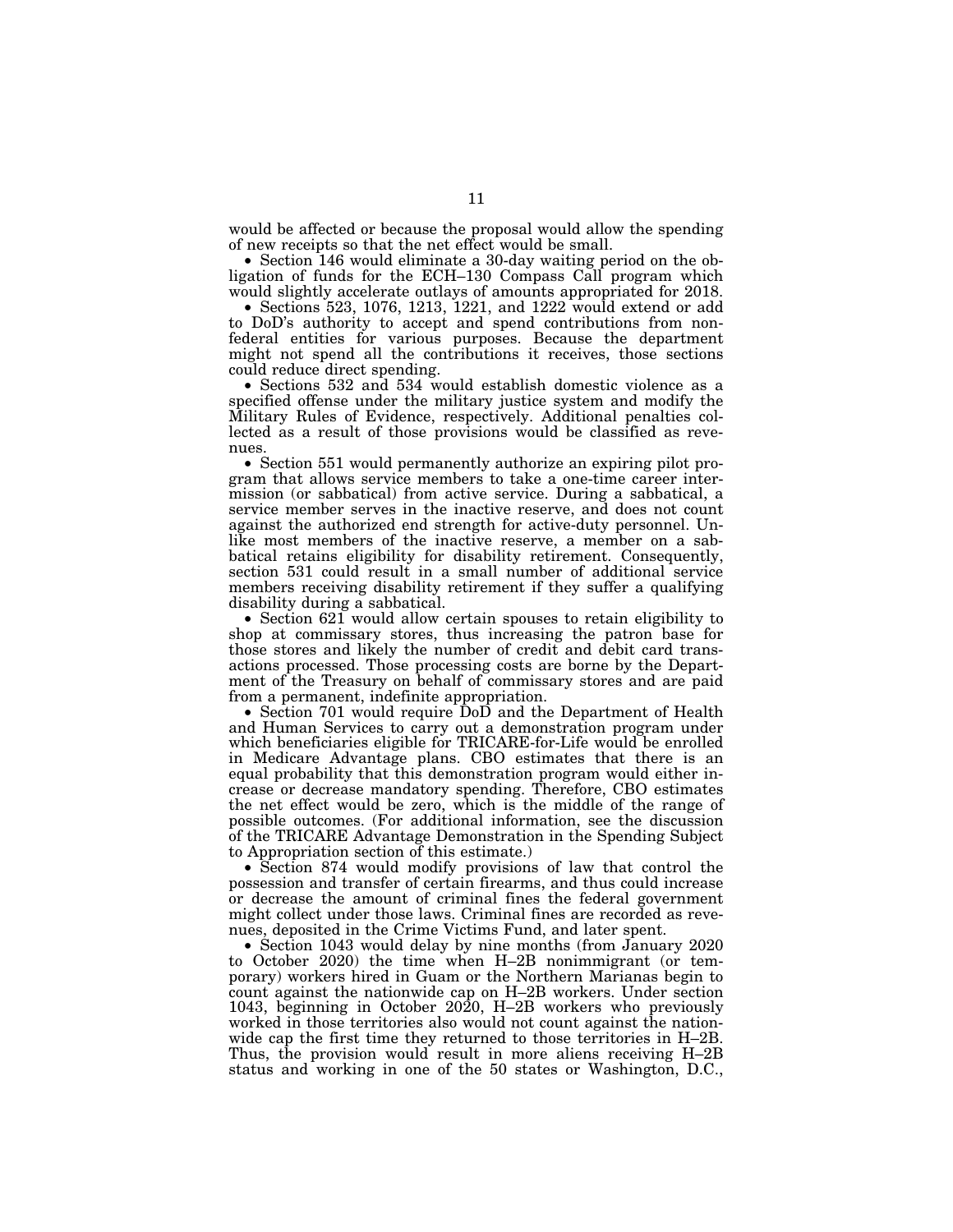where they can receive emergency Medicaid benefits and health-insurance subsidies under the Affordable Care Act, if they otherwise qualify.

• Section 1079 would give states more time to spend federal grants for the construction and operation of public target ranges. That extension would change the timing of outlays from currently available appropriations.

• Section 1106 would reauthorize, through December 31, 2020, telework programs for federal workers that expired on December 9, 2017. Payments under those programs by agencies that are not funded through annual appropriations could affect direct spending.

• Section 1236 would increase the number of people who would be subject to civil or criminal penalties for violating sanctions. Penalties are recorded as revenues, and a portion of those penalties can be spent without further appropriation.

• Section 1252 would require the President to develop a wholeof-government strategy to address activities of the People's Republic of China. Developing that strategy would increase the administrative expenses for agencies not funded through annual appropriations.

• Section 2823 would authorize the Department of the Navy to sell a 40-acre parcel of the property that formerly served as a department-run dairy farm for the U.S. Naval Academy. The sales receipts would be available for expenditure without further appropriation; thus the effects on direct spending would net to zero.

• Section 3132 would require the Department of Energy to impose civil penalties on contractors and suppliers for violations of federal law related to nuclear safety and radiation protection.

• Section 3523 would allow the Commandant of the Coast Guard to levy a civil penalty for actions related to certain terminated contracts.

Pay-As-You-Go considerations: The Statutory Pay-As-You-Go Act of 2010 establishes budget-reporting and enforcement procedures for legislation affecting direct spending or revenues. CBO estimates that the net effects of H.R. 5515 on direct spending and revenues would be insignificant.

Increase in long-term direct spending and deficits: CBO estimates that enacting H.R. 5515 would not increase net direct spending or on-budget deficits in any of the four consecutive 10-year periods beginning in 2029.

Mandates: H.R. 5515 contains intergovernmental and privatesector mandates as defined in UMRA. CBO estimates that the aggregate cost of the mandates on public and private entities would fall below the annual thresholds established in UMRA for intergovernmental and private-sector mandates (\$80 million and \$160 million respectively in 2018, adjusted annually for inflation).

### *Mandate that applies to public and private entities*

Section 401 would increase the costs of complying with existing intergovernmental and private-sector mandates by increasing the number of service members on active-duty by about 16,000 relative to currently authorized levels. Those additional service members would be eligible for existing protections under the Service Members Civil Relief Act (SCRA). Protections under SCRA require pub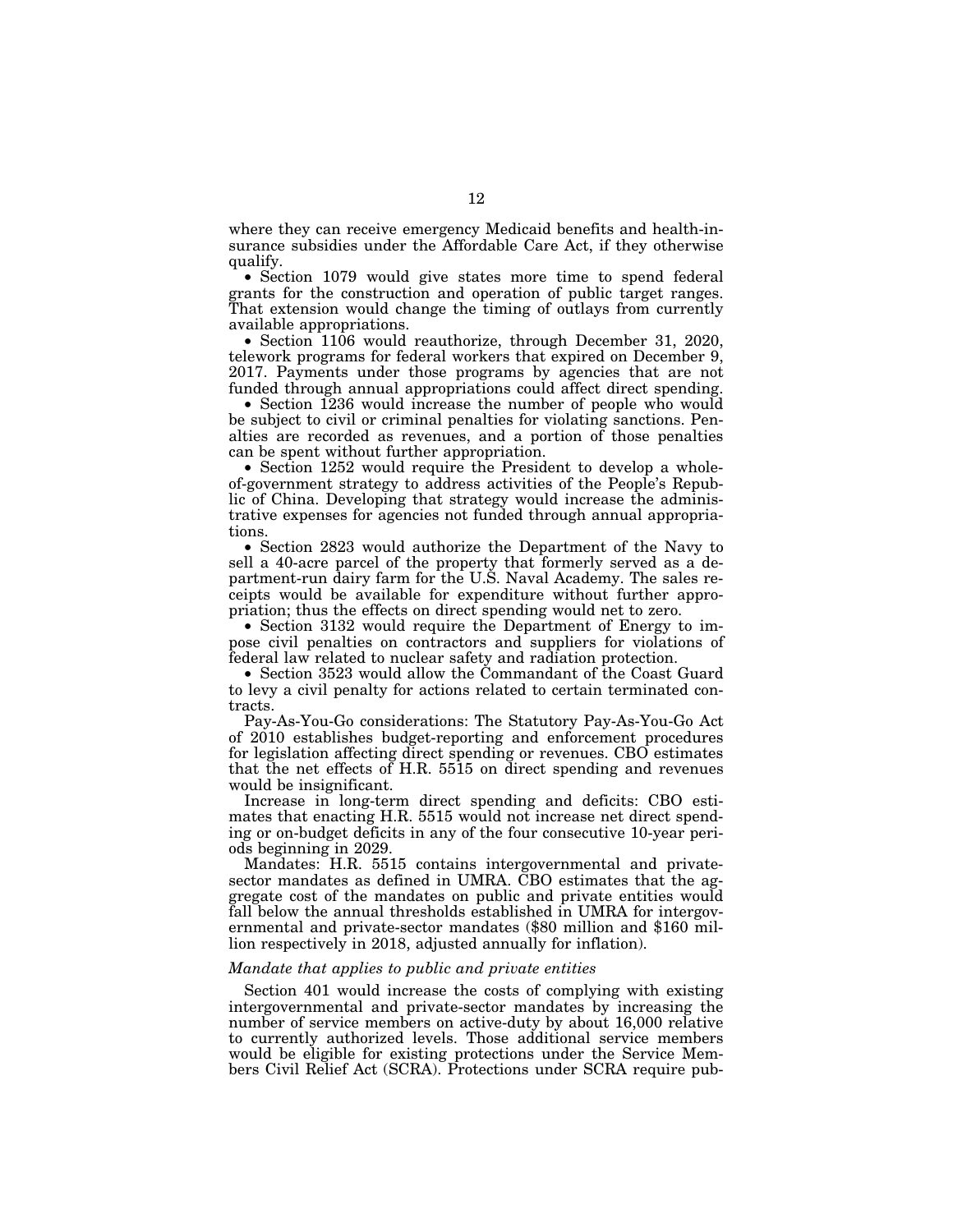lic and private entities to grant active-duty personnel various allowances for business and tax transactions and court procedures.

For example, SCRA allows service members to maintain a single state of residence for paying state and local personal income taxes and to request deferrals for certain state and local fees. CBO estimates that the additional cost of those mandates on state and local governments would be small.

SCRA also requires creditors to charge no more than 6 percent interest rate on service members' loan obligations when the acquisition of such obligations predates active-duty service, and it allows courts to temporarily stay certain civil proceedings, such as evictions, foreclosures, and repossessions. The Act also precludes the use of a service member's personal assets to satisfy the member's trade or business liability while he or she is in military service.

Under the bill, the number of active-duty service members covered by SCRA would increase by about 1 percent, CBO estimates. Service members' utilization of the various provisions of the SCRA depends on a number of uncertain factors, including how often and how long they are deployed. However, the increase in the number of active-duty service members covered by SCRA would be small, so CBO estimates that the incremental cost of compliance for public or private entities also would be small relative to the annual thresholds in UMRA.

## *Mandates that apply to private entities only*

Section 1083 would impose a mandate on private entities by requiring the Federal Communications Commission to issue new regulations that would limit the ability of community associations to restrict homeowners from installing outdoor amateur radio antenna on their property. Homeowner association rules, mobile home park agreements, condo association bylaws, and deed covenants could be affected by the bill's prohibition. The bill also would impose a private-sector mandate on amateur radio licensees by requiring them to obtain prior approval from their community association before installing an outdoor antenna. The cost of the mandates would be any costs associated with revising private land-use policies if necessary to comply with the bill, and the cost of notifying community associations of the intent to install an outdoor antenna. Based on an analysis of information about the existing practices of community associations, such costs would probably be small. Therefore, CBO estimates that the aggregate cost of the mandates would fall well below the annual threshold established in UMRA for privatesector mandates (\$160 million in 2018, adjusted annually for inflation).

# *Mandates that apply to public entities only*

Section 1073 would impose an intergovernmental mandate as defined in UMRA. Under the federal Gun Control Act, a person may only purchase a firearm in the state in which he or she is considered a resident. Exceptions are made for members of the military, who are considered residents of states in which they are deployed on active duty. The bill would extend this exception to military spouses, allowing them to purchase firearms in the state where the military member resides or is permanently stationed for duty, or in a neighboring state if the military member commutes across state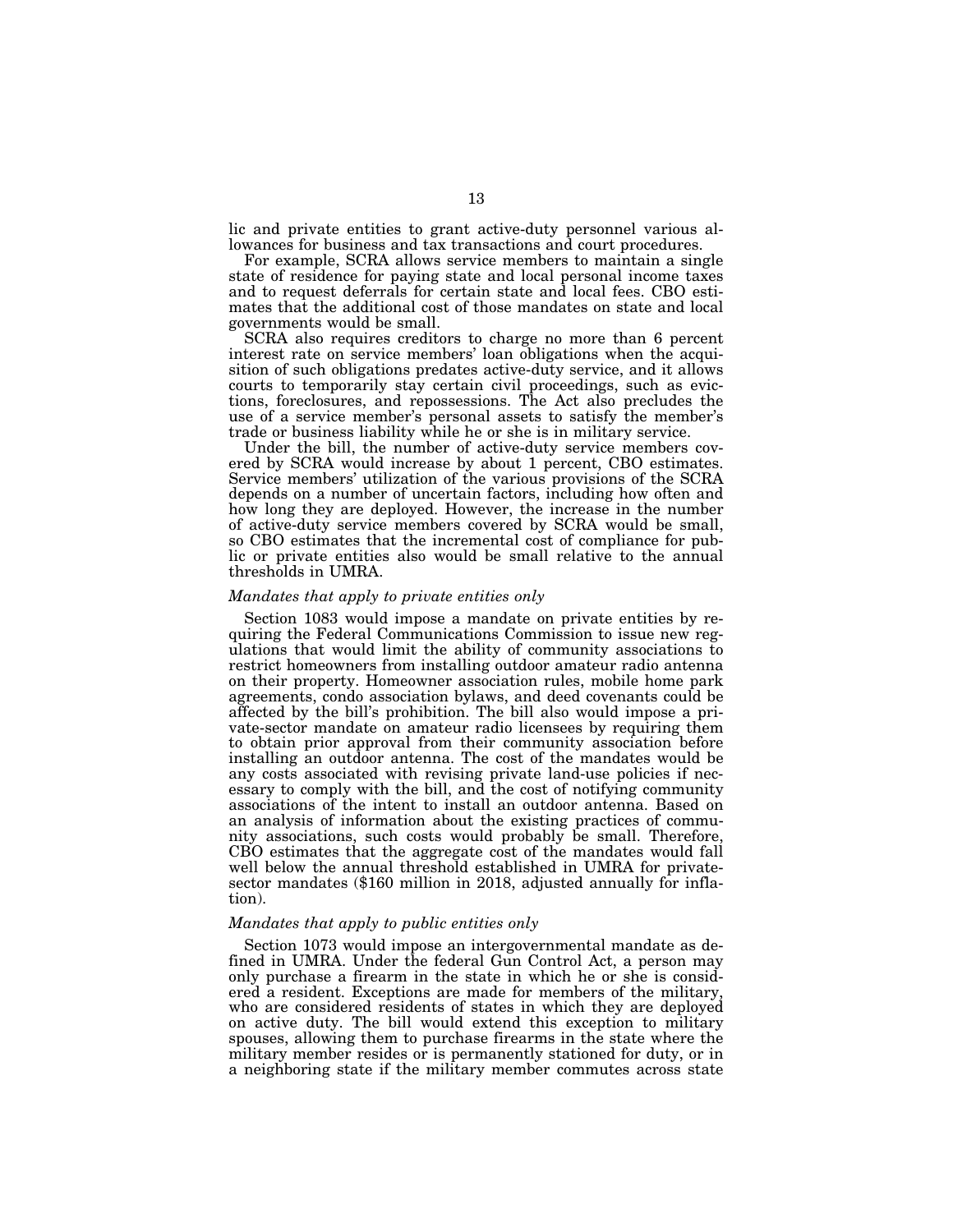borders to his or her duty installation. To the extent that any state firearms law or regulation conflicts with this change, it would be preempted. Although it would limit the application of state laws, CBO estimates that it would impose no duty on states that would result in additional spending or a loss of revenues.

Estimate prepared by: Federal Costs: Defense Authorizations— Kent Christensen, Military and Civilian Personnel—Dawn Regan, Military Construction—David Newman, Military Health Care— Matthew Schmit, Military Retirement and Immigration—David Rafferty, Operation and Maintenance—William Ma, Procurement— Raymond Hall and David Newman, Small Business Administration—Stephen Rabent; Mandates: Jon Sperl.

Estimate reviewed by: Sarah Jennings, Chief, Defense, International Affairs, and Veterans' Affairs Cost Estimate Unit; Susan Willie, Chief, Public and Private Mandates Unit; Leo Lex, Deputy Assistant Director for Budget Analysis.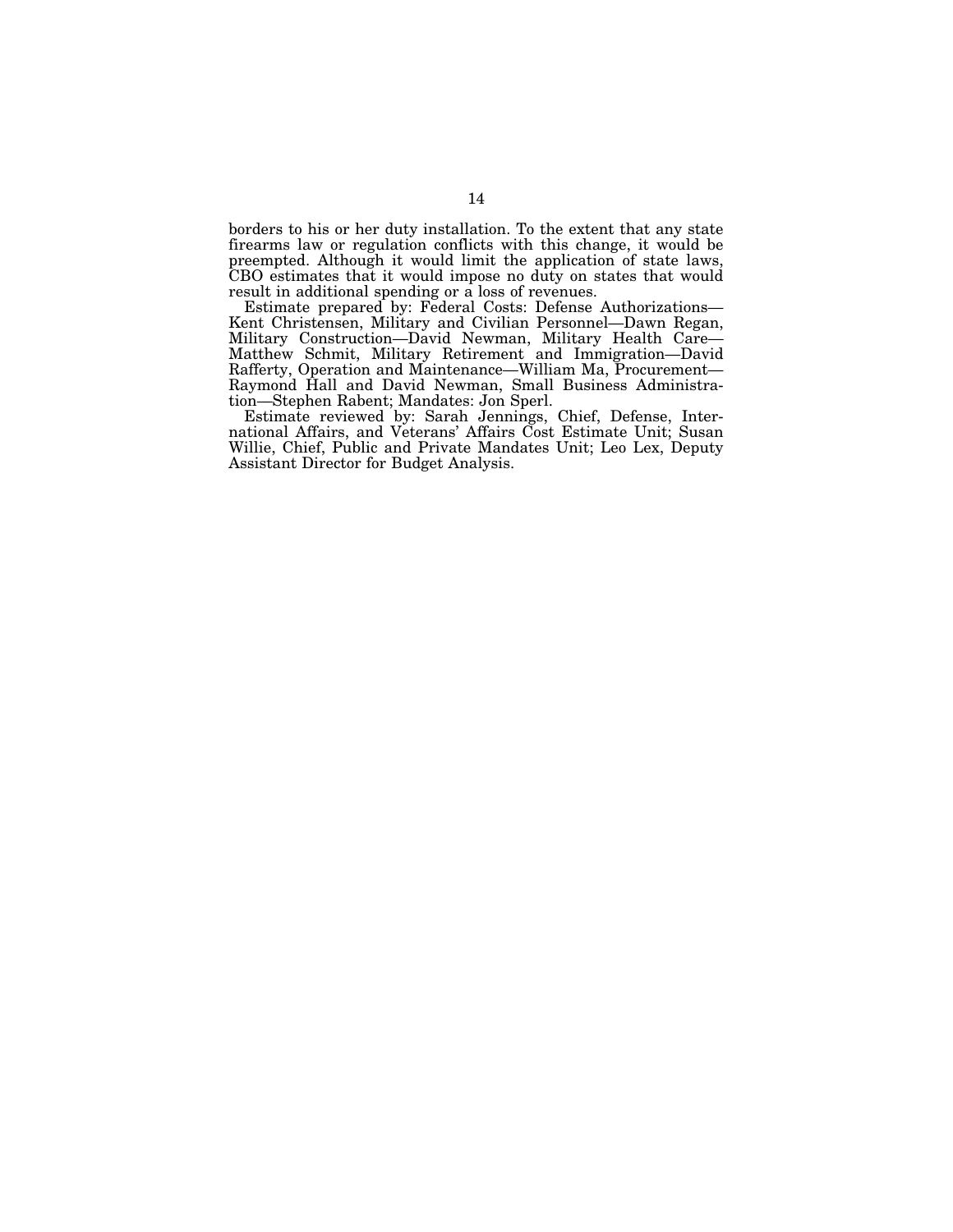| 59,112<br>2021<br>148,380<br>2020<br>638,783<br>366,827<br>2019<br>INCREASES IN SPENDING SUBJECT TO APPROPRIATION | 2023<br>2022     | 2019-2023 |
|-------------------------------------------------------------------------------------------------------------------|------------------|-----------|
|                                                                                                                   |                  |           |
|                                                                                                                   |                  |           |
|                                                                                                                   |                  |           |
|                                                                                                                   |                  |           |
|                                                                                                                   |                  |           |
|                                                                                                                   |                  | 638,783   |
|                                                                                                                   | 13,306<br>30,328 | 617,953   |
|                                                                                                                   |                  |           |
|                                                                                                                   |                  |           |
| 748                                                                                                               |                  | 748       |
| 136<br>172<br>310                                                                                                 | 122              | 739       |
|                                                                                                                   |                  |           |
| 28                                                                                                                |                  | 42        |
| ⋣<br>$\overline{19}$<br>9                                                                                         |                  | 42        |
|                                                                                                                   |                  |           |
| 28                                                                                                                |                  | 639,572   |
|                                                                                                                   | 13,307           | 618,734   |
|                                                                                                                   |                  |           |
|                                                                                                                   |                  | 69,000    |
| 17,858                                                                                                            | 1,131<br>2,850   | 66,699    |
|                                                                                                                   |                  |           |
| $^{28}$                                                                                                           |                  | 708,572   |
| 66,352<br>166,429<br>404,913                                                                                      | 14,438<br>33,301 | 685,433   |
| 59,262<br>7,090<br>148,571<br>708,540<br>69,000<br>367,143<br>37,770<br>639,540                                   | 30,451           |           |

# TABLE 1-BUDGETARY EFFECTS OF H.R. 5515, THE NATIONAL DEFENSE AUTHORIZATION ACT FOR FISCAL YEAR 2019 a TABLE 1—BUDGETARY EFFECTS OF H.R. 5515, THE NATIONAL DEFENSE AUTHORIZATION ACT FOR FISCAL YEAR 2019 a

b. Amounts that would be specifically authorized by the bill.

a. In addition to increasing systeding subject to appropriation, the bill would have insignificant effects on direct spending and revenues over the 2013–2023 and 2013–2028 periods.<br>c. Authorizations for the Washiem Markon c. Authorizations for the Maritime Administration (\$565 million), the Department of Veterans Affairs (\$113 million), the Armed Forces Retirement Home (\$64 million) and the Naval Petroleum Reserves (\$5 million).

d. Various provisions of the bill would increase estimated authorizations for the Small Business Administration and several other federal agencies.

e. Primarily for military operations and related activities in Afghanistan, Iraq, and Syria.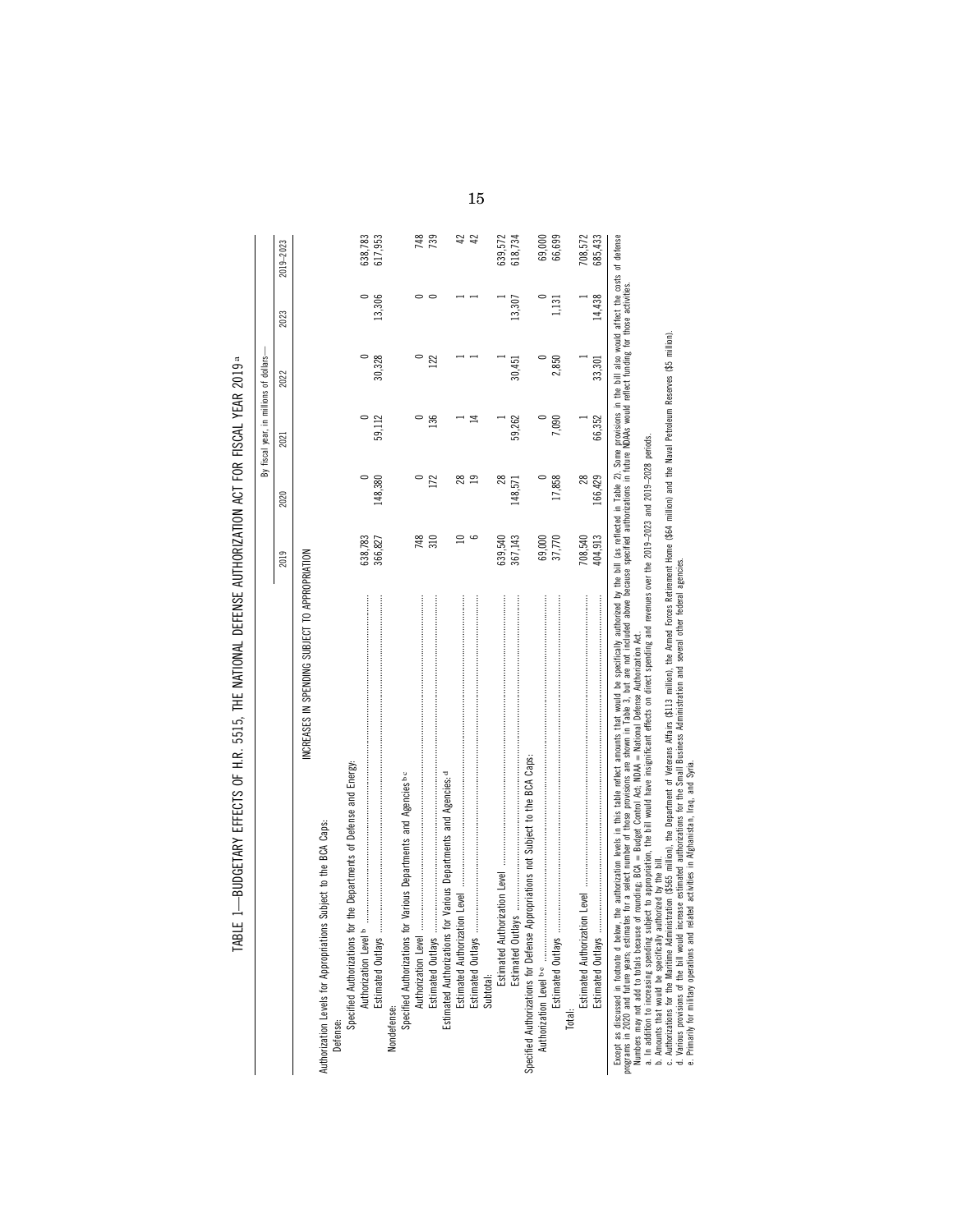|                                                                                 |                    |         | By fiscal year, in millions of dollars- |                        |         |                        |
|---------------------------------------------------------------------------------|--------------------|---------|-----------------------------------------|------------------------|---------|------------------------|
|                                                                                 | 2019               | 2020    | 2021                                    | 2022                   | 2023    | 2019-2023              |
| Specified Authorization Levels for Appropriations Subject to the BCA Caps:      |                    |         |                                         |                        |         |                        |
| Defense:                                                                        |                    |         |                                         |                        |         |                        |
| Military Personnel:<br>Authorization Level                                      |                    |         |                                         |                        |         |                        |
| Estimated Outlays                                                               | 147,525<br>137,117 | 8,423   | $\frac{0}{195}$                         | $\circ$ =              | 00      | 147,525<br>145,776     |
|                                                                                 |                    |         |                                         |                        |         |                        |
| ڹۏ<br>Operation and Maintenanc<br>Authorization Level.                          |                    |         |                                         |                        |         |                        |
|                                                                                 | 229,834<br>145,873 | 57,582  | 13,382                                  | 4,899                  | 1,829   | 229,834                |
|                                                                                 |                    |         |                                         |                        |         |                        |
| Authorization Level.<br>Procurement:                                            |                    |         |                                         |                        |         |                        |
|                                                                                 | 134,561<br>25,164  | 40,537  | 31,902                                  | 18,377                 | 8,290   | 134,561<br>124,270     |
| Estimated Outlays<br>Research and Development:<br>Authorization Level           |                    |         |                                         |                        |         |                        |
|                                                                                 |                    |         |                                         |                        |         |                        |
|                                                                                 | 91,971<br>41,583   |         |                                         | 4,905                  |         | 91,971<br>90,882       |
| Estimated Outlays                                                               |                    | 32,980  | 9,218                                   |                        | 2,196   |                        |
| Family Housing:<br>Military Construction and                                    |                    |         |                                         |                        |         |                        |
| Authorization Level.                                                            |                    |         |                                         |                        |         |                        |
|                                                                                 | 10,404<br>860      | 2,161   | 2,938                                   | 2,039                  | 994     | $\frac{10,404}{8,992}$ |
| Revolving Funds:                                                                |                    |         |                                         |                        |         |                        |
|                                                                                 |                    |         |                                         | $\circ$ $\circ$        |         |                        |
| Estimated Outlays                                                               | 2,359<br>1,516     | 505     | $\frac{0}{220}$                         |                        |         | 2,359<br>2,339         |
| General Transfer Authority                                                      |                    |         |                                         |                        |         |                        |
| Authorization Level                                                             |                    |         |                                         |                        |         |                        |
| Estimated Outlays.                                                              | $\frac{0}{125}$    | $-50$   | $\circ$ $\frac{8}{1}$                   | ಿ ಸಿ<br>$\overline{1}$ | $\vert$ | 00                     |
| Subtotal, Department of Defense:                                                |                    |         |                                         |                        |         |                        |
| Authorization Level                                                             | 616,654<br>352,238 |         |                                         |                        |         |                        |
|                                                                                 |                    | 142,138 | 57,817                                  | 30,325                 | 13,306  | 616,654<br>595,824     |
| Estimated Outlays<br>Atomic Energy Defense Activities:                          |                    |         |                                         |                        |         |                        |
|                                                                                 |                    |         |                                         |                        |         |                        |
| Estimated Outlays                                                               | 22,129<br>14,589   | 6,242   | 1,295                                   |                        |         | 22,129<br>22,129       |
| Subtotal, Defense:                                                              |                    |         |                                         |                        |         |                        |
| Authorization Level                                                             |                    |         |                                         |                        |         |                        |
| Estimated Outlays                                                               | 538,783<br>366,827 | 148,380 | 59,112                                  | 30,328                 | 13,306  | 538,783<br>517,953     |
|                                                                                 |                    |         |                                         |                        |         |                        |
| nd Other Departments and Agencies:<br>Nondefense:<br>Maritime Administration ar |                    |         |                                         |                        |         |                        |
| Authorization Level <sup>b</sup>                                                | 748                |         |                                         |                        |         | 748                    |
|                                                                                 |                    |         |                                         |                        |         |                        |

TABLE 2-SPECIFIED AUTHORIZATIONS OF APPROPRIATIONS IN H.R. 5515 TABLE 2—SPECIFIED AUTHORIZATIONS OF APPROPRIATIONS IN H.R. 5515

16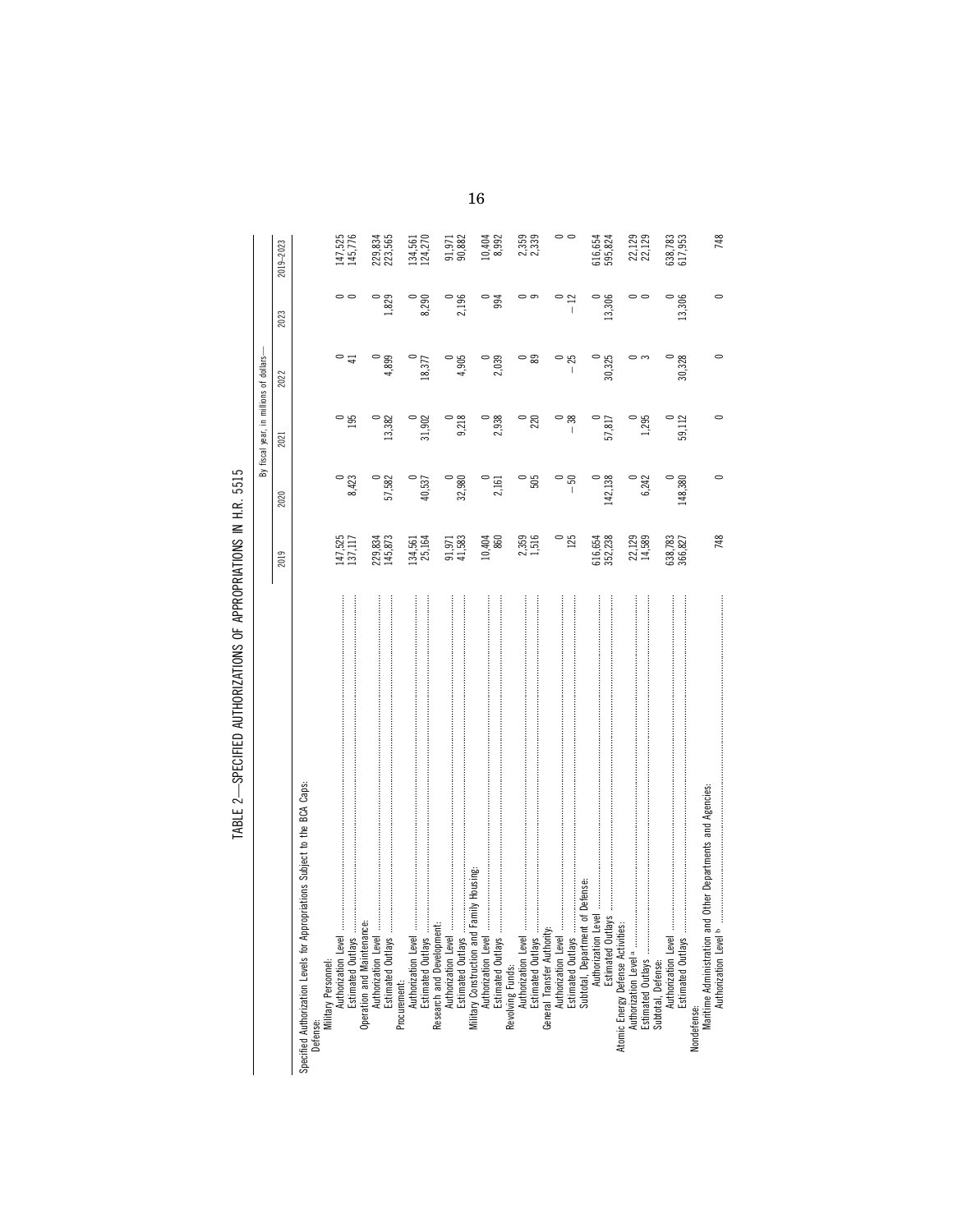| Estimated Outlays.                                                                                                                                                                                                                                                                                                                                                                                  | 310                                                                                                                                                                                            | 172               | 136                                                                                                                                                                                                                                                                                                                                                                                     | 122         |                                            | 739                |
|-----------------------------------------------------------------------------------------------------------------------------------------------------------------------------------------------------------------------------------------------------------------------------------------------------------------------------------------------------------------------------------------------------|------------------------------------------------------------------------------------------------------------------------------------------------------------------------------------------------|-------------------|-----------------------------------------------------------------------------------------------------------------------------------------------------------------------------------------------------------------------------------------------------------------------------------------------------------------------------------------------------------------------------------------|-------------|--------------------------------------------|--------------------|
| Specified Authorization Levels for Defense Appropriations not Subject to the BCA Caps: c<br>caps):<br>Subtotal (subject to<br>Authorization                                                                                                                                                                                                                                                         | 639,530<br>367,137                                                                                                                                                                             | 148,552           | 59,248                                                                                                                                                                                                                                                                                                                                                                                  | 30,450      | 13,306                                     | 618,692<br>639,530 |
|                                                                                                                                                                                                                                                                                                                                                                                                     | 4,297<br>4,661                                                                                                                                                                                 | 307               | ం ఌ                                                                                                                                                                                                                                                                                                                                                                                     |             |                                            | 4,608<br>4,661     |
| Authorization Level<br>Estimated Outlays                                                                                                                                                                                                                                                                                                                                                            | 51,677<br>29,983                                                                                                                                                                               | 13,907            | 4,229                                                                                                                                                                                                                                                                                                                                                                                   | $42\degree$ | 534                                        | 51,677<br>50,076   |
| ,<br>Authorization Level<br>Estimated Outlays<br>Procurement:                                                                                                                                                                                                                                                                                                                                       | 10,458<br>2,807                                                                                                                                                                                | 3,036             | 2,499                                                                                                                                                                                                                                                                                                                                                                                   | 1,156       |                                            | 10,458<br>9,972    |
| Authorization Level<br>Research and Development:                                                                                                                                                                                                                                                                                                                                                    | 1,268<br>559                                                                                                                                                                                   | 488               | 124                                                                                                                                                                                                                                                                                                                                                                                     | န္တ         | ಸ                                          | $.268$<br>$.251$   |
|                                                                                                                                                                                                                                                                                                                                                                                                     | 921                                                                                                                                                                                            | 162               | 268                                                                                                                                                                                                                                                                                                                                                                                     | 237         |                                            | $\frac{921}{777}$  |
|                                                                                                                                                                                                                                                                                                                                                                                                     | $\overline{15}$                                                                                                                                                                                |                   |                                                                                                                                                                                                                                                                                                                                                                                         |             |                                            | 15                 |
| Estimated Outlays<br>Authorization Level                                                                                                                                                                                                                                                                                                                                                            | 113                                                                                                                                                                                            | $-45$             | ਨ੍ਹ<br>$\begin{array}{c} \rule{0pt}{2.5ex} \rule{0pt}{2.5ex} \rule{0pt}{2.5ex} \rule{0pt}{2.5ex} \rule{0pt}{2.5ex} \rule{0pt}{2.5ex} \rule{0pt}{2.5ex} \rule{0pt}{2.5ex} \rule{0pt}{2.5ex} \rule{0pt}{2.5ex} \rule{0pt}{2.5ex} \rule{0pt}{2.5ex} \rule{0pt}{2.5ex} \rule{0pt}{2.5ex} \rule{0pt}{2.5ex} \rule{0pt}{2.5ex} \rule{0pt}{2.5ex} \rule{0pt}{2.5ex} \rule{0pt}{2.5ex} \rule{0$ | I           | $\mathbb{I}$                               | 00                 |
| Authorization Level<br>Subtotal (not subject to caps):<br>Estimated Outlays                                                                                                                                                                                                                                                                                                                         | 69,000<br>37,770                                                                                                                                                                               | 17,858<br>$\circ$ | 7,090                                                                                                                                                                                                                                                                                                                                                                                   | 2,850       | 1,131                                      | 69,000<br>66,699   |
| Total Specified Authorizations:<br>Authorization Level<br>Estimated Out                                                                                                                                                                                                                                                                                                                             | 708,530<br>404,907                                                                                                                                                                             | 166,410           | $\circ$<br>66,338                                                                                                                                                                                                                                                                                                                                                                       | 33,300      | $\begin{array}{c} 0 \\ 14,437 \end{array}$ | 708,530<br>685,391 |
| This table reflects the authorizations of appropriations explicitly stated in the bill in specified amounts. Various provisions<br>years. Because the bill would not specifically authorize appropriations to cover those costs,<br>Numbers may not add up to totals because of rounding: BCA = Budget Control Act<br>a Primarily for atomic energy defenses artivities of the Department of Energy | of the bill also would authorize activities and provide authorities that would affect costs in 2020 and in future<br>Rather, Table 3 contains the estimated costs of some of those provisions. |                   |                                                                                                                                                                                                                                                                                                                                                                                         |             |                                            |                    |

a Primarly for atomic energy defense activities of the Oepartment of Energy;<br>- A Primarly for a many defense activities of the Oepartment of Energy, or the African Statement Home (Scape, Millon), and the Naval Petroleum Re o. Authorizations for the Maritime Administration (\$565 million), the Department of Veterans Affairs (\$13 million), the Armed Forces Retinement Home (\$64 million), and the Naval Petroleum Resences (\$5 million). The authori the Maritime Administration does not include the \$300 million specified in the bill for payments to shipping companies under the Maritime Security Program or the \$35 million for assistance to small shipyards because those a. Primarily for atomic energy defense activities of the Department of Energy.

ready authorized under current law for 2019. c. Under H.R. 5515, funding provided for 2019 pursuant to the authorizations in title XV would not be subject to the BCA cap on defense appropriations for that year. Most authorizations in title XV would be for costs relat